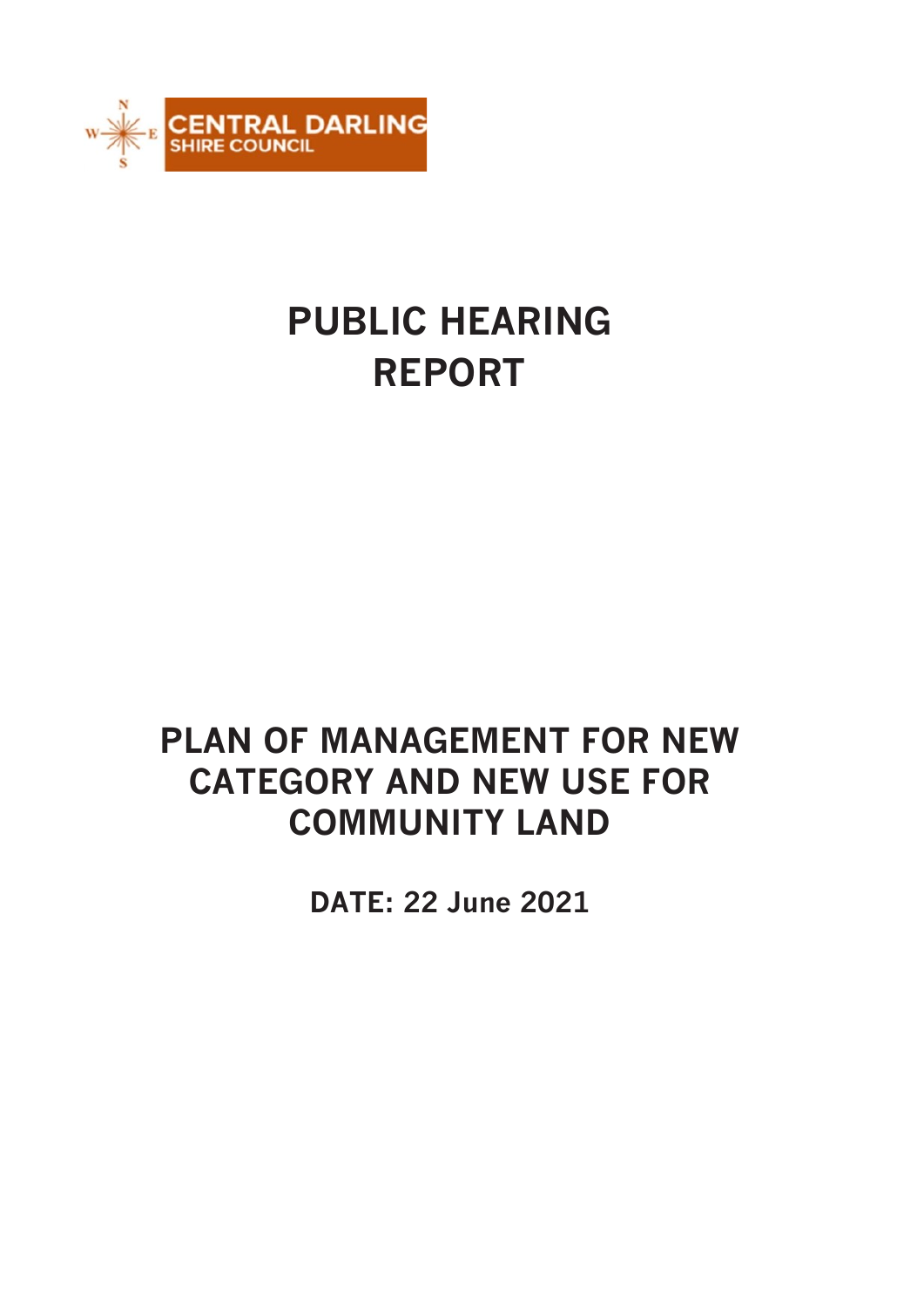

## **DESCRIPTION: Report on Public Hearing**

This report has been prepared on behalf of Jessica McFarlane.

| Version | <b>Date</b> | <b>Description</b> |
|---------|-------------|--------------------|
| 1.0     | 08/06/2021  | Draft              |
| 2.0     | 23/06/2021  | Approved           |

This document has been authorised by:

faifore

Jessica McFarlane Date: 23 June 2021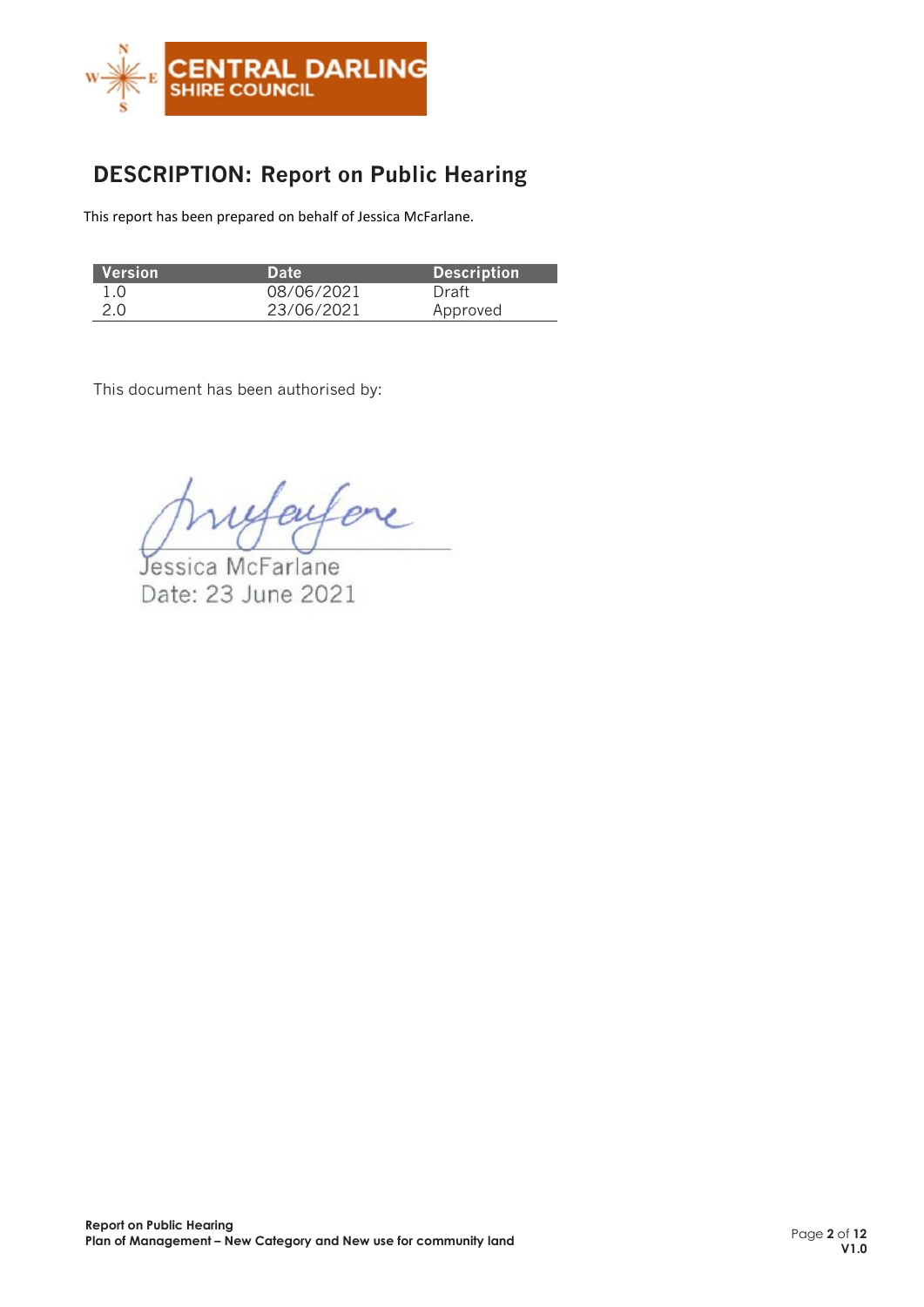

## <span id="page-2-0"></span>**CONTENTS**

| 1.                                             |  |
|------------------------------------------------|--|
|                                                |  |
| $\mathbf{3}$                                   |  |
| 4.                                             |  |
| 5 <sub>1</sub>                                 |  |
| 6.                                             |  |
|                                                |  |
|                                                |  |
| 8                                              |  |
| ATTACHMENT 1 - PUBLIC HEARING PRESENTATION  12 |  |
|                                                |  |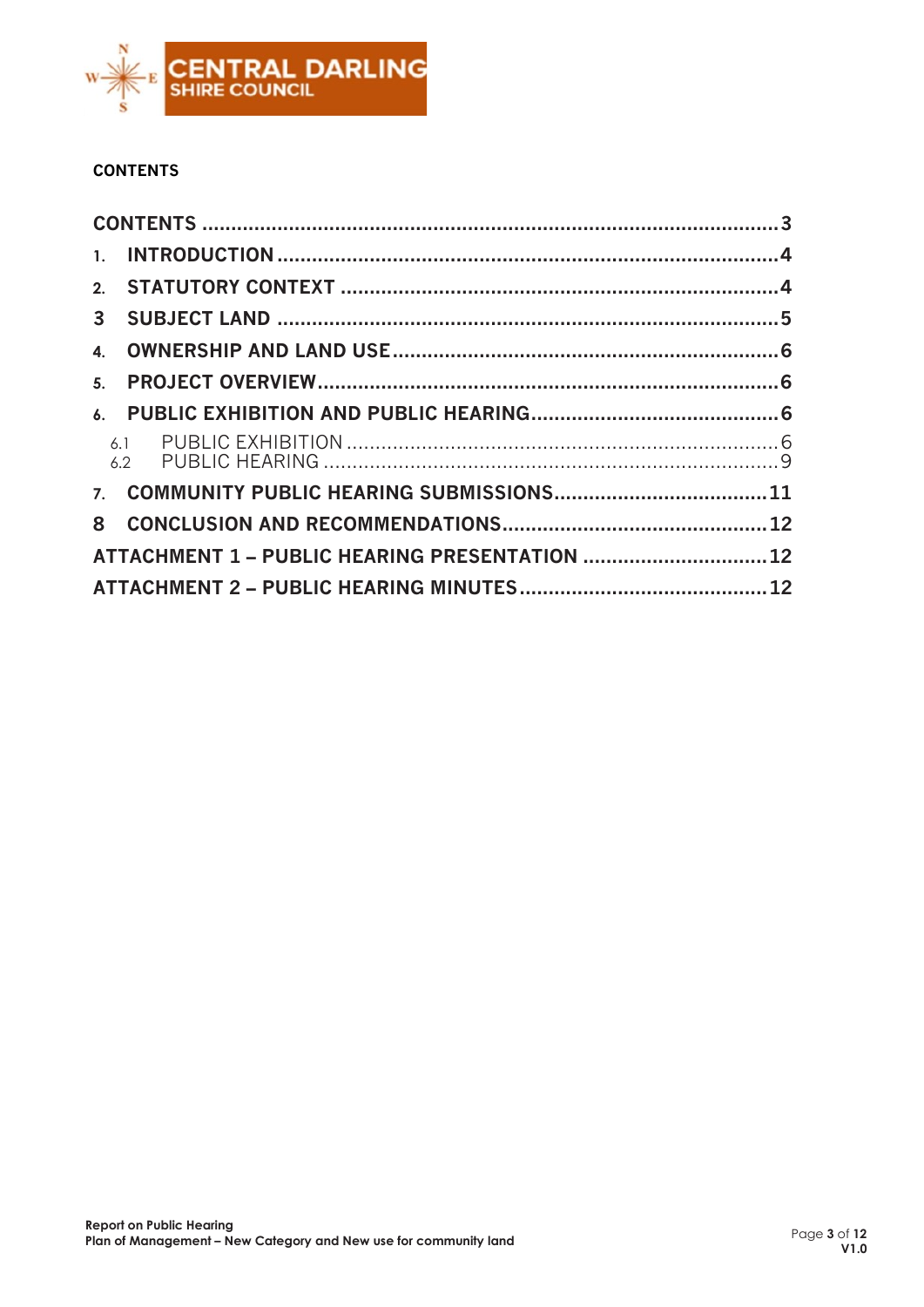

## <span id="page-3-0"></span>**1. Introduction**

Jessica McFarlane was invited by Central Darling Shire Council to independently chair a public hearing and prepare a public hearing report for the Plan of Management and a new lease for Council owned 'Community' land. The Plan of Management is for a new land category, and new purpose/ land use, for land at Lot 1 Section 13 DP759091 44 Reid Street Wilcannia.

The Plan of Management and lease was publicly exhibited from 21 May 2021 to 19 June 2021. There was one written submission received on the Plan of Management and lease, by 22 June 2021.

The was one written submission, and no verbal submissions received during the public hearing held on 22 June 2021.

This public hearing report has been prepared in accordance with Section 29 of the *Local Government Act 1993*.

## <span id="page-3-1"></span>**2. Statutory Context**

Public land is defined in the *Local Government Act 1993* as any land (includinga public reserve) vested in Council, or under Council control. Public land is managed by Council under the *Local Government Act 1993* based on its classification.

Council is obligated under the *Local Government Act 1993* to classify land as either community land or operational land.

Community land is land that Council makes available for use by the general public, for example: a natural area, regeneration area, general community use land, parks, vacant land reserves or sportsground. This land cannot be sold, exchanged or disposed of by Council. It can be leased/ licenced, under certain-conditions.

The *Local Government Act 1993* (the Act) requires a Plan of Management to be prepared for all public land that is classified as 'community' land under that Act.

This Plan of Management (PoM) prepared by Central Darling Shire Council defines the value, use, management practices and intent for the broad public purpose, for which this land has been reserved or dedicated.

A Plan of Management is a management tool, developed by council in consultation with the community, outlining the land's features, and clarifies how Council will manage, use or develop the land in the future. The Plan of Management provides a clear process for public land management.

Community land may include a wide variety of properties, ranging from general community use land for example : health clinic, community buildings, small recreation reserves, parks, and sportsgrounds.

The *Local Government Act 1993* requires that community land be categorised within one of the following categories - a natural area, a park, a sportsground, an area of cultural significance, or for a general community use. A Plan of Management (PoM) can be prepared for more than one parcel of land (generic or geographic) or for a single property significant or specific.

The Management Plan is required in accordance with Section 36 of the *Local Government Act 1993*. The Plan of Management is to be consistent with the intended public purpose and management of the land.

• The Plan of Management must comply with other guidelines, policies, and legal requirements which may apply to the land and provisions of environmental planning instruments for example a Local Environmental Plan (LEP) and development control plans (DCPs) made under the *Environmental Planning and Assessment Act 1979* and threatened species or native vegetation controls.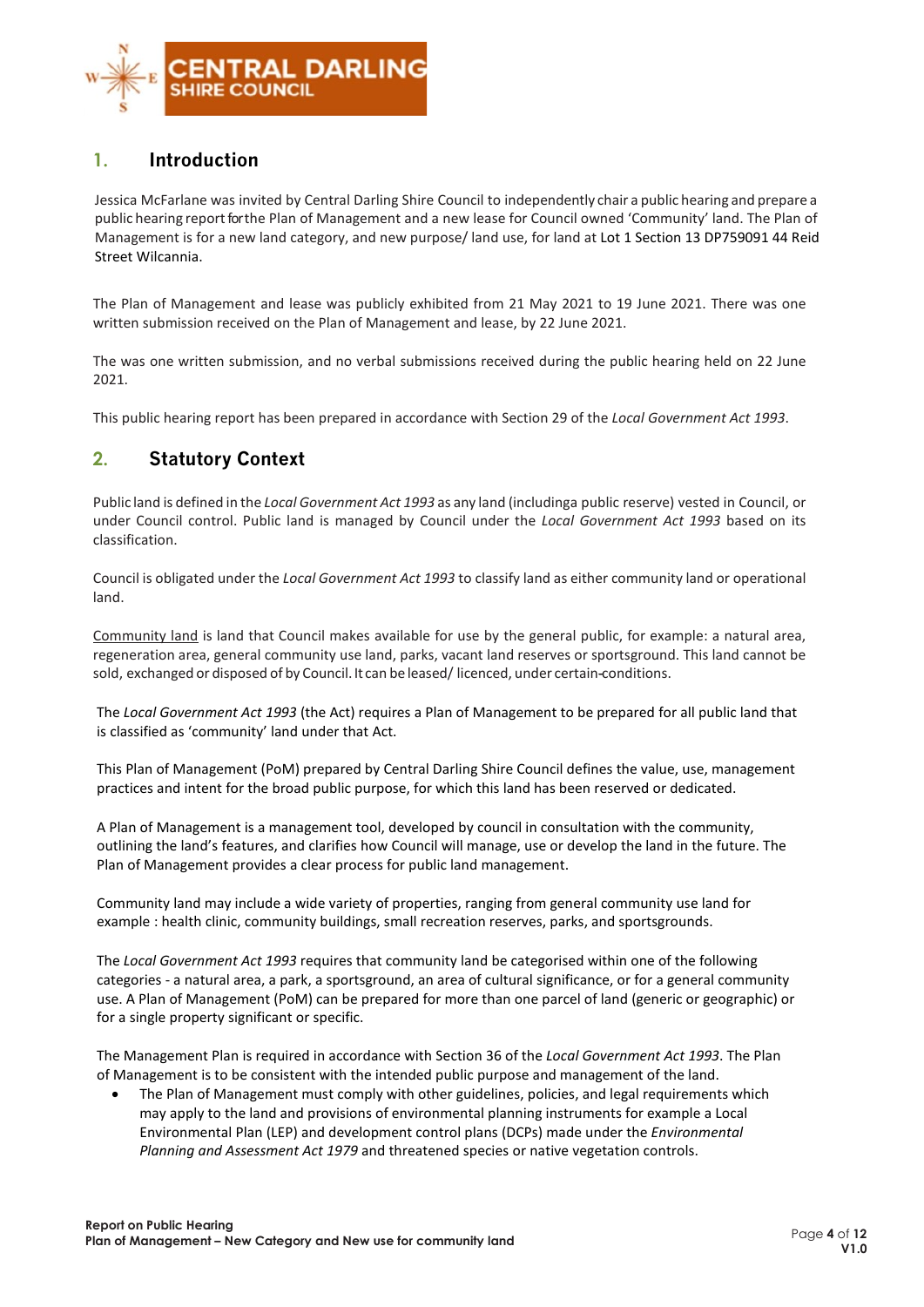

• Plans of management provide information about the land and its users, and state what, why, how and by whom the values of a reserve are being managed.

The *Local Government Act 1993* (the 'Act') requires all Council-owned land to be classified as either 'Community' land or 'Operational' land. Land classified as 'Community' land is to be managed and used in accordance with an adopted Plan of Management.

The purpose of this Plan of Management is to ensure Central Darling Shire Councils strategic goals and vision as set out in the draft Central Darling Shire Community Strategic Plan 2020 and compliance with the *Local Government Act 1993* are met. The Plan of Management is to provide clear future development goals for the use and management of the community land.

The land covered in this Plan and lease is Lot 1 Section 13 DP759091 44 Reid Street Wilcannia and is located within the Central Darling Shire Local Government area within the township of Wilcannia.

## **Public exhibition and public hearing for a Plan of Management and lease**

Before Council can adopt a Plan of Management and the new lease, the documents must be placed on public exhibition for at least 28 days.

The period in which written submissions can be received is not less than 42 days from the first day of public exhibition. In addition, a public hearing must be held, in accordance with the requirements of Sections 40A and 47G of the Act if community land is intended to be either categorised or re - categorised.

This Plan of Management provides a new category for the land, to the category of *general community use* of the land, therefore a public hearing is required.

#### 47G Public hearings

- *(1) In this section, public hearing means any public hearing required to be arranged under this Part.*
- *(2) The person presiding at a public hearing must not be:*
	- *(a) a councillor or employee of the council holding the public hearing, or*
	- (b) a person who has been a councillor or employee of that council at any timeduring the 5 years *before the date of his or her appointment.*
- *(3) Not later than 4 days after it has received a report from the person presiding at the public hearing as to the result of the hearing, the council must make a copy of the report available for inspection by the public at a location within the area of the council.*

For the purposes of Section 47G of the *Local Government Act 1993* and the *Environmental Planning and Assessment Act 1979*, Jessica McFarlane has not been an employee of Central Darling Shire Council within the last 5 years.

Further, Jessica McFarlane has never been a Councillor at Central Darling Shire Council.

## <span id="page-4-0"></span>**3 Subject Land (Lots 1 Section 13, DP 759091, 44 Reid Street Wilcannia)**

Council has prepared a draft Plan of Management and lease, for the Baaka Cultural Centre upon the land at Lot 1 Section 13 DP759091, 44 Reid Street Wilcannia.

This Draft Plan of Management and lease is to enable the use of the "Community land" to be used as a " Community Cultural Centre". The proposed leasee of the land is the Baaka Cultural Centre Wilcannia Aboriginal Corporation.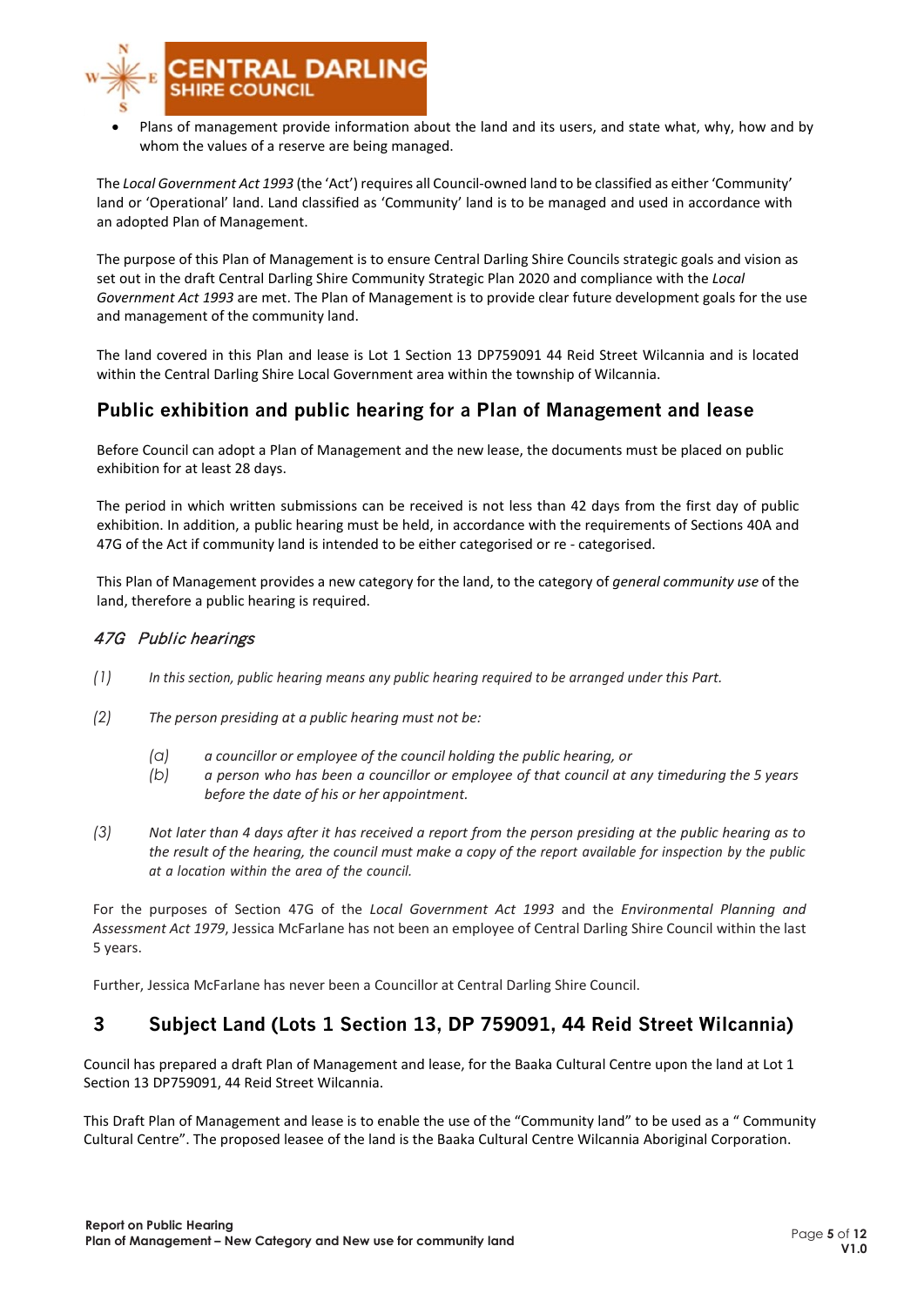

## <span id="page-5-0"></span>**4. Ownership and Land Use**

The land at Lot 1 Section 13 DP759091 44 Reid Street Wilcannia , the current land owner is Central Darling Shire Council. The proposed category for the council owned land is "general community use", the new purpose/ land use is for a "community cultural centre".

The proposed lease is between the owner of the land "Central Darling Shire Council" and the Baaka Cultural Centre Wilcannia Aboriginal Corporation.

## <span id="page-5-1"></span>**5. Project Overview**

The Central Darling Shire Council Plan of Management for community land being Lot 1 Section 13 DP759091 44 Reid Street Wilcannia, has been prepared in accordance with the provisions of the *Local Government Act 1993*.

The Plan of Management is consistent with the public purpose for the land and the principles of the *Local Government Act 1993.* The Plan of Management also complies with various other guidelines, policies, and legal requirements which may apply to the community land.

Plans of Management are to be prepared in accordance with the *Local Government Act 1993* and adopted by the Council.

#### **Subject land of Plan of Management**:

Lot 1 Section 13 DP759091, 44 Reid Street Wilcannia.

### <span id="page-5-3"></span><span id="page-5-2"></span>**6. Public Exhibition and Public Hearing**

### **6.1 Public Exhibition**

The Plan of Management for the new land category of general community use and the new land use of a community cultural centre for the council owned land at Lot 1 Section 13 DP759091 44 Reid Street Wilcannia.

The Plan of Management and lease was publicly exhibited from 21 May 2021 to 18 June 2021. There was one written submission received, and no verbal submissions received, on the Plan of Management and lease.

Council has advised that the advertising and notification of the Plan of Management and the new lease was undertaken in accordance with the relevant legislative requirements under the *Local Government Act 1993*.

Interested parties were notified of the exhibition via:

- A notice posted on Council's website
- Local newspaper
- Exhibited in Central Darling Shire Council offices.

There was one written submission received from the community during the exhibition notification period in relation to this particular Plan of Management and lease.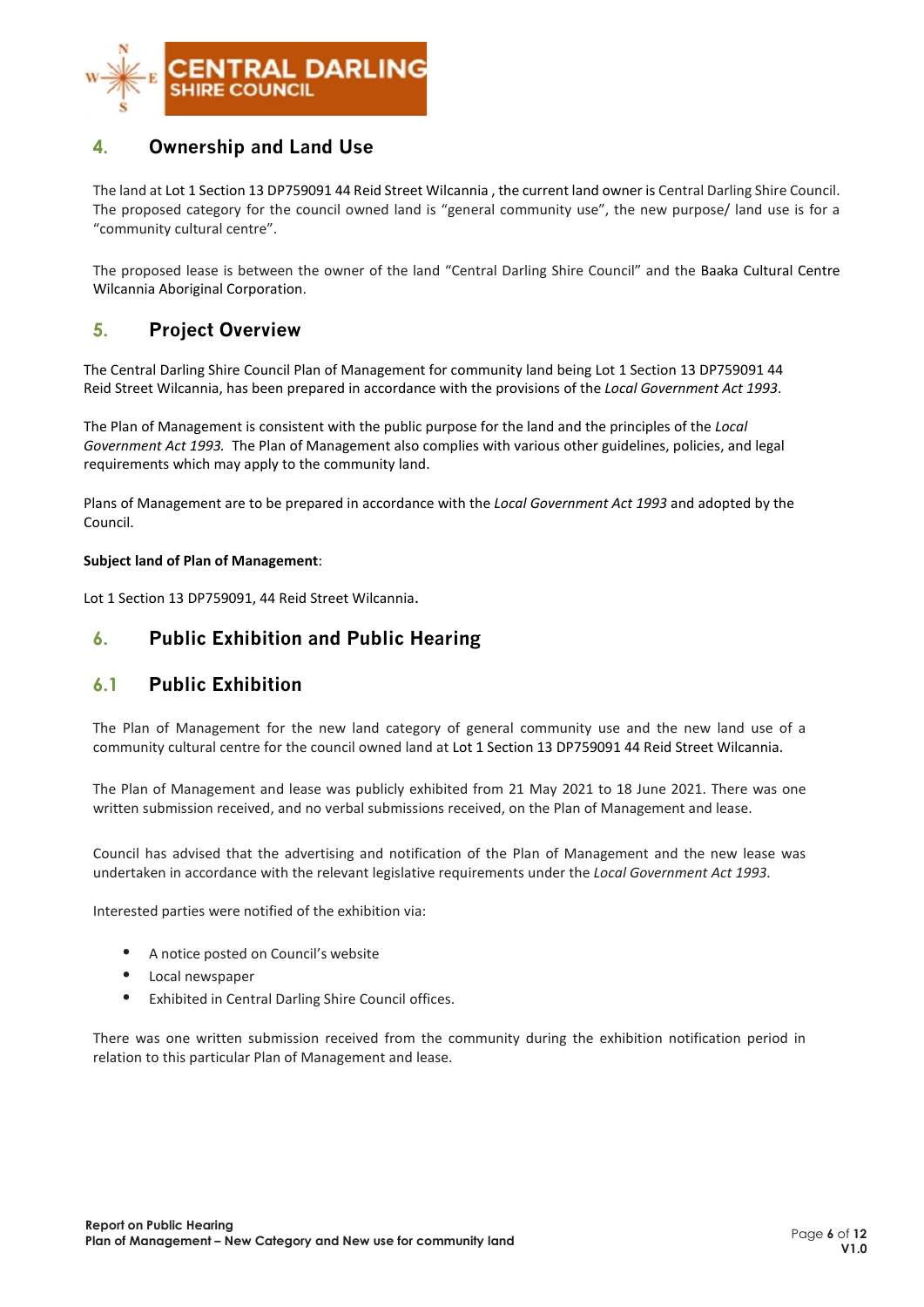

## <span id="page-6-0"></span>**6.2 Public Hearing**

Council arranged a public hearing for the proposed Plan of Management and new lease on 22 June 2021 at 5:30 pm Central Darling Shire Council Chambers, 21 Reid Street Wilcannia.

Council placed the information on the proposed public hearing upon the "on exhibition page" of the Central Darling Shire Council website, Central Darling Shire Council e-newsletter and Council's Facebook account.

Council confirmed that an advertisement was placed in the Broken Hill newspaper – Barrier Daily Truth and the Wilcannia newspaper for the Central Darling Shire Local Government Area advising of the public hearing in accordance with the relevant legislation.

The public hearing was conducted in accordance with Clause 29 of the *LocalGovernment Act 1993* and the *Environmental Planning and Assessment Act 1979*.

## **Baaka Cultural Centre**

At Council's meeting of 20 May 2021, it was resolved to put the DRAFT Plan of Management and DRAFT Lease on public exhibition.

Comment on the draft Plan and draft Lease can be made until 4pm Friday, 18 June 2021 and should be sent in writing to

The General Manager Central Darling Shire Council PO Box 165 WILCANNIA NSW 2836 email council@centraldarling.nsw.gov.au

**DRAFT Plan of Management DRAFT** Lease

Excerpt from Central Darling Shire Council website – exhibition page.21 June 2021



Excerpt from Central Darling Shire Council website – exhibition page. June 2021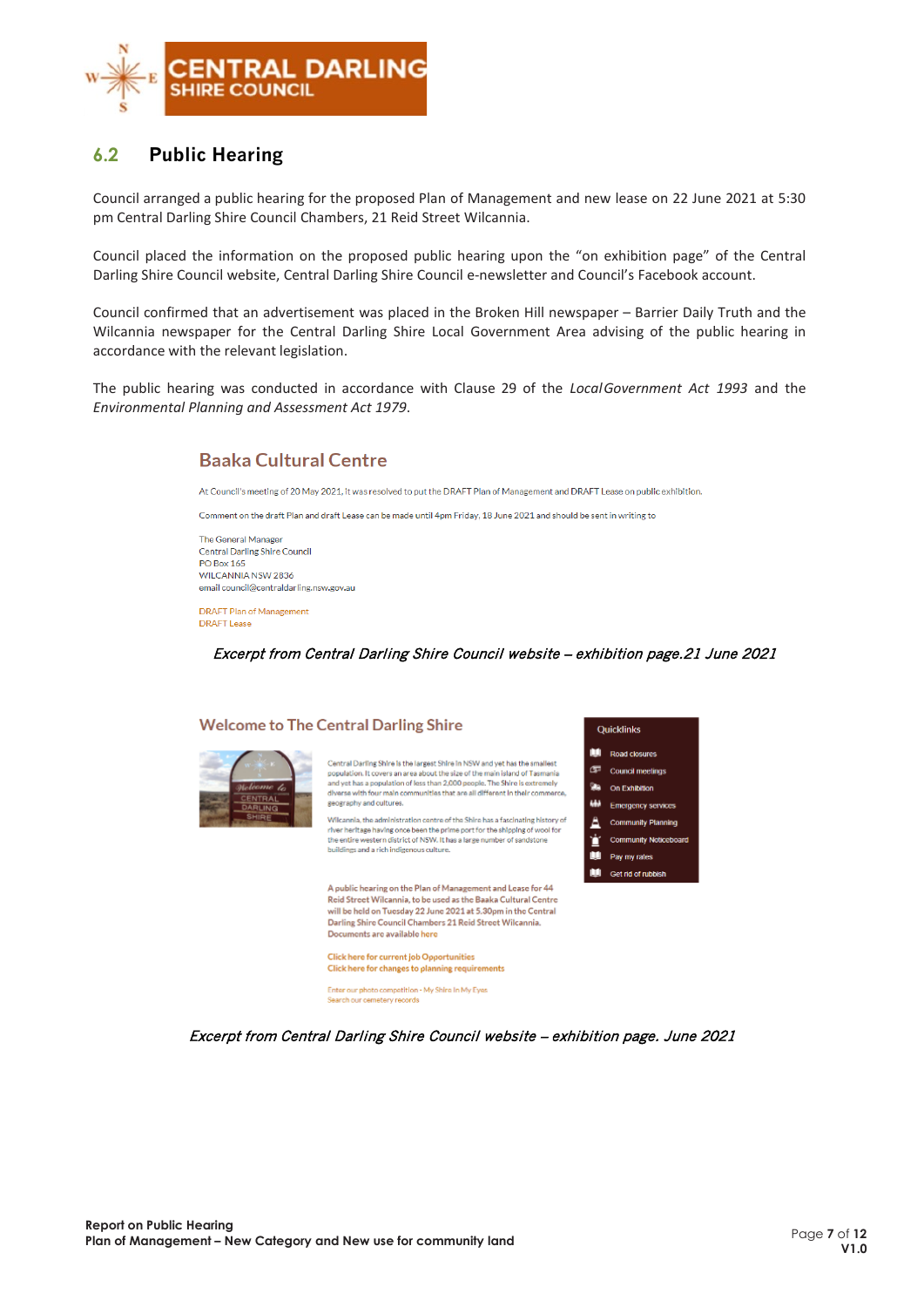

The public hearing was chaired by Jessica McFarlane.

The following Council staff attended:

- Mr Bob Stewart Administrator
- Greg Hill
- Geoff Laan
- Glenda Dunn

No members of the community attended the public hearing.

The public hearing followed the ensuing protocol:

- Welcome and introduction to the public hearing by the chairperson
- Brief overview of the project
- Plan of Management- a general overview
- Consultation requirements
- Overview of the site proposed for new land category (general community use) and a new land use of "community cultural centre".
- Concluding remarks and comments on next steps from chairperson
- The public hearing concluded at 6.00pm.

## <span id="page-7-0"></span>**7. Community Public Hearing Submissions**

The public hearing was attended by no community members. One member of the community sent a written submission and apologies for not attending the public hearing.

No member gave a public verbal submission on the Plan of Management or lease.

A community member sent a written submission to be read out at the Public Hearing by the General Manager.

<span id="page-7-1"></span>A copy of the minutes of the public hearing forms **Attachment 1**.

### **8 Conclusion and Recommendations**

In conclusion, I have carefully considered the issues surrounding the Plan of Management and new lease for Council owned land" Community' land", at Lot 1 Section 13 DP759091 44 Reid Street Wilcannia

Having regard to the issues raised by the community member who sent a written submission to be read out at the public hearing, it is my considered opinion that the Draft Plan of Management and the lease for the land is unopposed.

**Note:** A copy of this report be made available to the public within four (4) business days in accordance with Section 47(G)(3) of the *Local Government Act 1993*.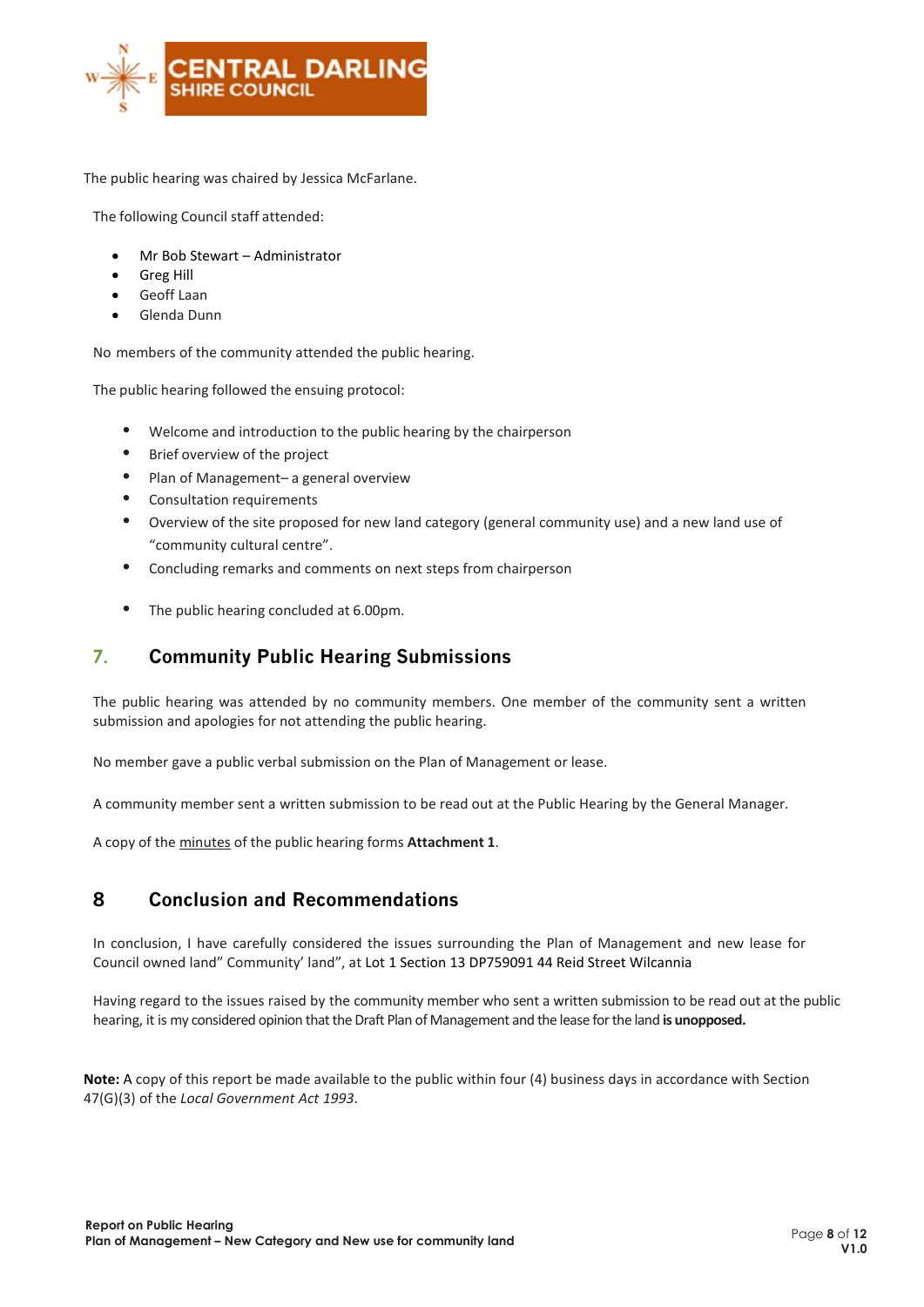

## **ATTACHMENT 1:**

## **PUBLIC HEARING – Plan of Management and lease for the land at 44 Reid Street, Wilcannia**

**HEARING – 22 June 2021 5:30 – 6:30PM COUNCIL CHAMBERS WILCANNIA**

## **Minutes of Public Hearing 22 June 2021.**

Hearing commenced at 5:35pm.

### **1. HEARING ATTENDEES**

#### **COUNCIL**

Ms Jessica McFarlane Mr Bob Stewart - Administrator Mr Greg Hill – General Manager Central Darling Shire Council Mr Geoff Laan – Environmental Services Ms Glenda Dunn – Senior Town Planner

#### **COMMUNITY MEETING ATTENDEES ATTENDEES**

APOLOGIES Bob Constantine – Written submission

### **2. MEETING OPENED AND CHAIRED BY Ms Jessica McFarlane**

Ms Jessica McFarlane opened the meeting, and gave a brief overview of the Plan of Management for land at 44 Reid Street Wilcannia.

### **QUESTIONS AND SUBMISSIONS FROM THE COMMUNITY**

Jessica McFarlane opened the meeting to public comment and questions. There were no community attendees at the meeting. One written submission was received on 21 June 2021.

The written submission is summarised below:

| <b>Name</b>                       | <b>Submission/Comment</b>                                           |
|-----------------------------------|---------------------------------------------------------------------|
| Submission received Bob           | Not a member of Baaka Corporation.                                  |
| Constantine.                      | A member of the community.                                          |
| Read by Greg Hill General Manager | The Plan of Management.                                             |
| emailed 21 06 2021                | Reference to original lease                                         |
|                                   | Table letter to public hearing.                                     |
|                                   | Q1. Upon what ground does the Council rely to propose amendments to |